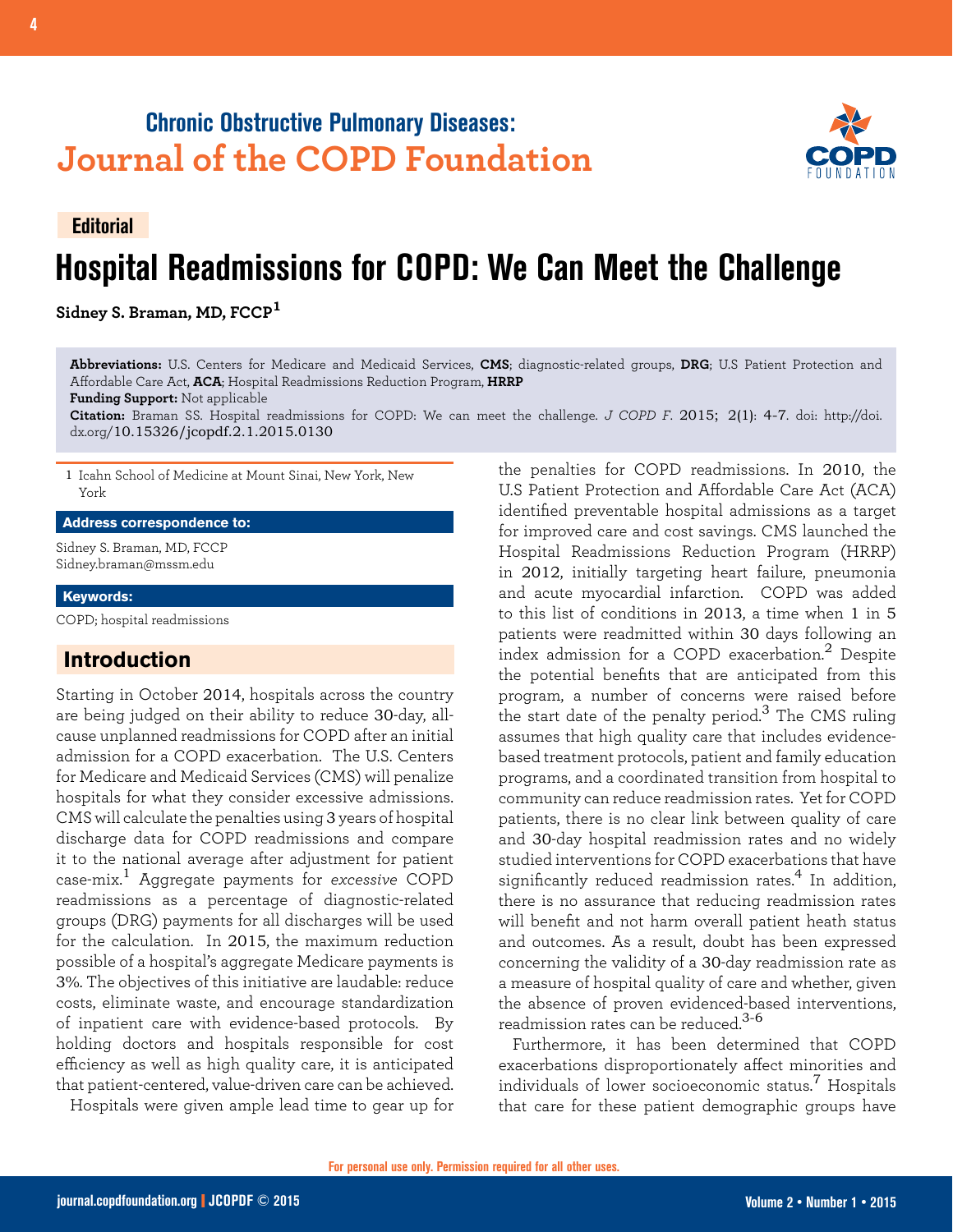higher readmission rates and are more likely to be penalized by CMS.8 This includes inner-city hospitals and major teaching hospitals that share a larger burden of care for underserved populations. Factors associated with low socioeconomic status such as Medicaid insurance, low income, unstable home environment, a rural address, lack of social support, being unmarried, risk behaviors including smoking and cocaine use, poor health literacy, poor nutrition, and non-adherence to medications and follow-up visits have all been identified to predict high readmission rates.9,10 This might lead to large financial losses and unexpectedly limit resources that would otherwise be supporting indigent care. To date CMS has not included socioeconomic factors in the risk adjustment of hospital performance measures and there is no indication that this will ever occur.

Despite the limitations that challenge hospitals and physicians to meet CMS standards on COPD readmissions, and the reservations expressed by the medical community, the penalty period has started. In response to this challenge, the COPD Foundation, whose mission is "to speed innovations that will make treatments more effective and affordable and undertake initiatives that result in expanded services for COPD patients," convened a multi-stakeholder National COPD Readmissions Summit in October 2013. Recommendations from this Summit are reported in this issue of the Journal. The Foundation is to be applauded, not only for initiating this effort, but also for the inclusive list of stakeholders. The group not only included clinicians and health service researchers but also patients, representatives of industry, and payers. The Readmissions Summit group acknowledged the paucity of published evidence to guide clinicians and hospital staff in avoiding hospital readmissions following COPD exacerbations.

Despite the lack of evidence-based measures that ensure improvement in patient outcomes and prevention of a 30-day COPD readmission, the 2013 National COPD Readmissions Summit participants provided a group of practical suggestions for best hospital practices. This included a recommendation for a coordinated transitional care, and for patientcentered efforts that include self-management skills specific to COPD. They stressed that efforts need to be made to promote patient safety and avoid adverse events. Their recommendations also remind clinicians that comorbidities are common in COPD patients and may contribute to a readmission within the 30-day

period. In fact, the majority of COPD readmissions have been caused by conditions other than a reexacerbation of COPD. $^2$  Conditions such as pneumonia, congestive heart failure, acute myocardial infarction, acute pulmonary edema, arrhythmia, gastrointestinal bleed, and metabolic problems are some of the causes of readmission and preemptive attention to these conditions during the index admission is important.

Unfortunately, many of the suggestions offered by the Summit committee have been tried and have not been shown to improve COPD readmission rates. For example, a single center, randomized trial conducted at Henry Ford Hospital was published after the COPD Readmissions Summit.11 Patients were randomized either to the control (standard care) or a bundle group in which patients received several measures: smoking cessation counseling, screening for gastroesophageal reflux disease and depression or anxiety, standardized inhaler teaching, and a 48-hour post-discharge phone call. The risk of Emergency Department visits or hospitalizations within 30 days was not different between the groups.

The COPD Foundation is developing a learning collaboratory to share best practices and to develop multicenter studies to determine what measures can prevent COPD readmissions. What can hospitals and practitioners do in the meantime? A number of institutions around the country have successfully reduced COPD readmissions. Unpublished experiences from 2 groups can be reviewed in the COPD Readmissions Summit report in this issue of the Journal. Until further research offers a standard protocol that we can use with confidence of success, attention to 4 crucial elements of transitional care can be useful: (1) Use of COPD guideline-directed treatment protocols for Emergency Department visits and hospitalized patients,  $12-14$  (2) patient/caregiver education on smoking cessation, inhaler use and action plans for an exacerbation, (3) patient assessment of oxygen needs, comorbidities, goals of care and spirometry testing, and (4) a Follow-up Plan that includes a provider visit within 7-10 days, a post discharge phone call at 48- 72 hours, pulmonary rehabilitation when available, and appropriate use of community home care services. Clinicians may want to consider outpatient testing for many of the comorbidities associated with COPD such as sleep apnea, osteoporosis and coronary artery disease. Should a patient see a pulmonologist in this post-hospital period? In a study from Israel, the impact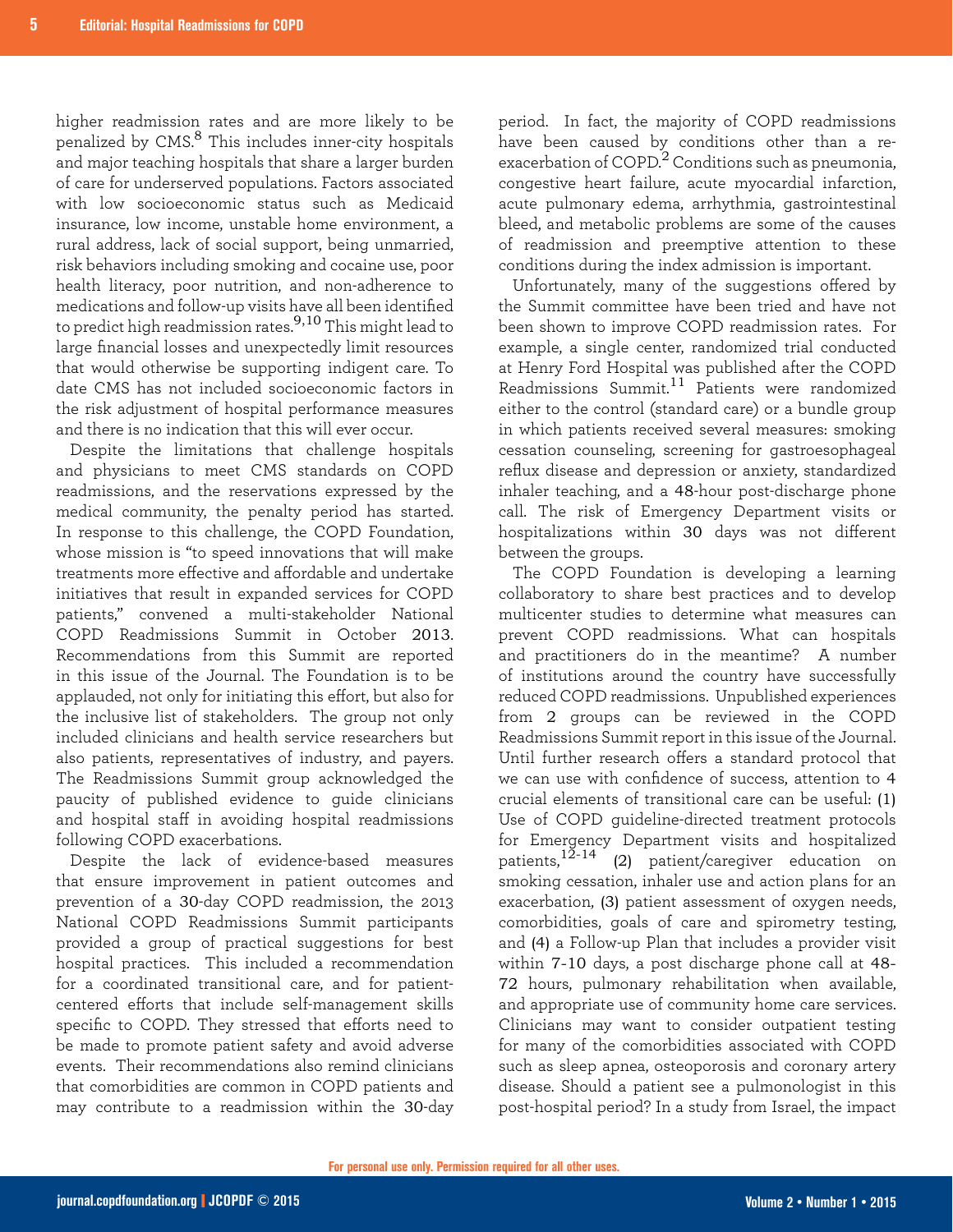of a pulmonologist follow-up visit during the month after discharge from the hospital due to COPD exacerbation has recently been reported. Patients who did not see a pulmonologist had a significant increased risk for rehospitalization within 90 days from discharge.<sup>15</sup> Whether this practice would have impact in the United States is not known at this time.

A central goal of the Obama Administration's ACA is to establish a clear timeline for moving from volume

to value in the Medicare system. This has been a major transformation for hospitals, health facilities and physicians. The Hospital Readmissions Reduction Program is just one example of how the practice of Medicine must change to meet these goals. While we do not have a proven formula to reduce COPD readmissions, many of the elements, individually and collectively, have solid clinical backing that allows us to meet the challenge.